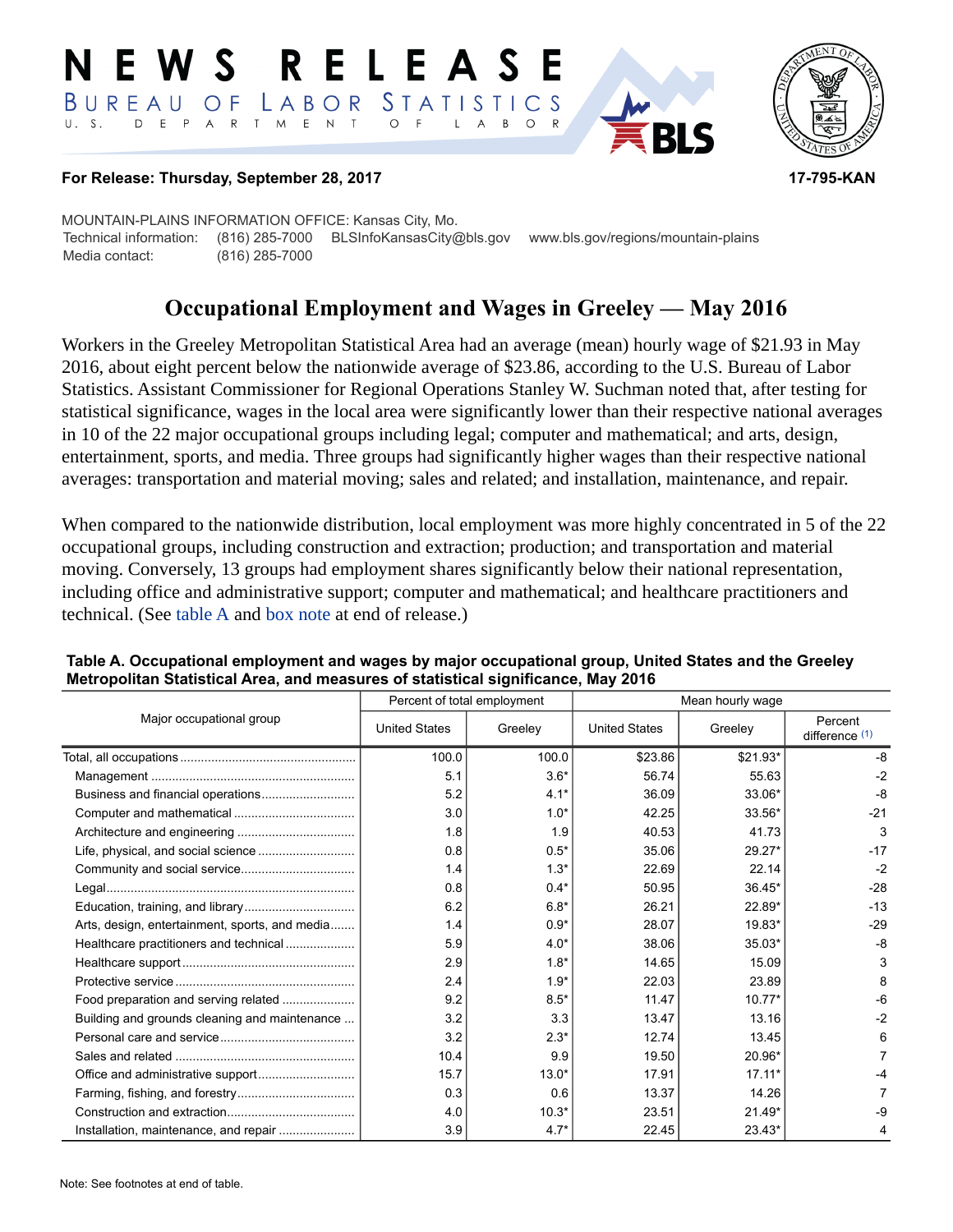#### **Table A. Occupational employment and wages by major occupational group, United States and the Greeley Metropolitan Statistical Area, and measures of statistical significance, May 2016 - Continued**

| Major occupational group            |                      | Percent of total employment | Mean hourly wage     |         |                           |
|-------------------------------------|----------------------|-----------------------------|----------------------|---------|---------------------------|
|                                     | <b>United States</b> | Greeley                     | <b>United States</b> | Greelev | Percent<br>difference (1) |
|                                     | 6.5                  | $10.7*$                     | 17.88                | 18.36   |                           |
| Transportation and material moving! | 6.9                  | $8.5*$                      | 17.34                | 19.85*  | 14                        |

Footnotes:

<span id="page-1-0"></span>(1) A positive percent difference measures how much the mean wage in the Greeley Metropolitan Statistical Area is above the national mean wage, while a negative difference reflects a lower wage.

\* The percent share of employment or mean hourly wage for this area is significantly different from the national average of all areas at the 90-percent confidence level.

One occupational group—construction and extraction—was chosen to illustrate the diversity of data available for any of the 22 major occupational categories. Greeley had 9,880 jobs in construction and extraction occupations, accounting for 10.3 percent of local area employment, significantly higher than the 4.0-percent share nationally. The average hourly wage for this occupational group locally was \$21.49, significantly below the national wage of \$23.51.

Some of the larger detailed occupations within the construction and extraction group included construction laborers (1,550), first-line supervisors of construction trades and extraction workers (1,150), and operating engineers and other construction equipment operators (1,060). Among the higher paying jobs were construction and building inspectors and first-line supervisors of construction trades and extraction workers, with mean hourly wages of \$34.00 and \$30.02, respectively. At the lower end of the wage scale were construction laborers (\$17.46) and construction and maintenance painters (\$18.01). (Detailed occupational data for construction and extraction are presented in table 1; for a complete listing of detailed occupations available go to [www.bls.gov/oes/2016/may/oes\\_24540.htm](https://www.bls.gov/oes/2016/may/oes_24540.htm) .)

Location quotients allow us to explore the occupational make-up of a metropolitan area by comparing the composition of jobs in an area relative to the national average. (See table 1.) For example, a location quotient of 2.0 indicates that an occupation accounts for twice the share of employment in the area than it does nationally. In the Greeley Metropolitan Statistical Area, above-average concentrations of employment were found in several of the occupations within the construction and extraction group. For instance, oil and gas roustabouts were employed at 28.8 times the national rate in Greeley, and oil, gas, and mining service unit operators at 25.7 times the U.S. average. On the other hand, highway maintenance workers had a location quotient of 1.1 in Greeley, indicating that this particular occupation's local and national employment shares were similar.

These statistics are from the Occupational Employment Statistics (OES) survey, a federal-state cooperative program between BLS and State Workforce Agencies, in this case, the Colorado Department of Labor & Employment.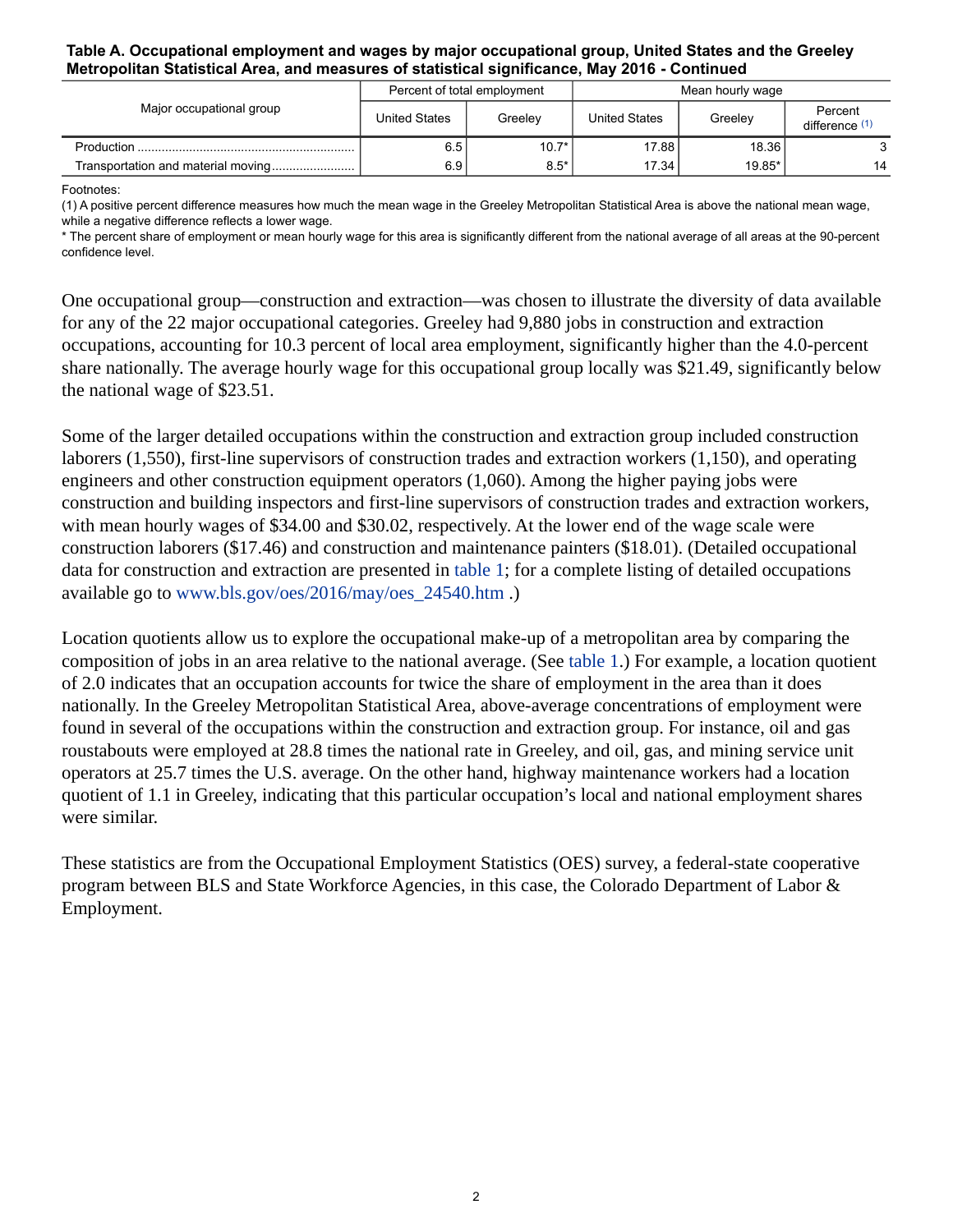## **Note**

<span id="page-2-0"></span>A value that is statistically different from another does not necessarily mean that the difference has economic or practical significance. Statistical significance is concerned with the ability to make confident statements about a universe based on a sample. It is entirely possible that a large difference between two values is not significantly different statistically, while a small difference is, since both the size and heterogeneity of the sample affect the relative error of the data being tested.

# **Technical Note**

The Occupational Employment Statistics (OES) survey is a semiannual mail survey measuring occupational employment and wage rates for wage and salary workers in nonfarm establishments in the United States. The OES data available from BLS include cross-industry occupational employment and wage estimates for the nation; over 650 areas, including states and the District of Columbia, metropolitan statistical areas (MSAs), metropolitan divisions, nonmetropolitan areas, and territories; national industry-specific estimates at the NAICS sector, 3-, 4-, and selected 5- and 6-digit industry levels, and national estimates by ownership across all industries and for schools and hospitals. OES data are available at [www.bls.gov/oes/tables.htm](https://www.bls.gov/oes/tables.htm).

OES estimates are constructed from a sample of about 1.2 million establishments. Each year, two semiannual panels of approximately 200,000 sampled establishments are contacted, one panel in May and the other in November. Responses are obtained by mail, Internet or other electronic means, email, telephone, or personal visit. The May 2016 estimates are based on responses from six semiannual panels collected over a 3-year period: May 2016, November 2015, May 2015, November 2014, May 2014, and November 2013. The overall national response rate for the six panels, based on the 50 states and the District of Columbia, is 73 percent based on establishments and 69 percent based on weighted sampled employment. The unweighted employment of sampled establishments across all six semiannual panels represents approximately 58 percent of total national employment. The sample in the Greeley Metropolitan Statistical Area included 1,429 establishments with a response rate of 76 percent. For more information about OES concepts and methodology, go to [www.bls.gov/oes/current/oes\\_tec.htm](https://www.bls.gov/oes/current/oes_tec.htm).

The May 2016 OES estimates are based on the 2010 Standard Occupational Classification (SOC) system and the 2012 North American Industry Classification System (NAICS). Information about the 2010 SOC is available on the BLS website at [www.bls.gov/soc](https://www.bls.gov/soc) and information about the 2012 NAICS is available at [www.bls.gov/bls/naics.htm.](https://www.bls.gov/bls/naics.htm)

# **Metropolitan area definitions**

The substate area data published in this release reflect the standards and definitions established by the U.S. Office of Management and Budget.

The **Greeley, Colo. Metropolitan Statistical Area** includes Weld County.

# **Additional information**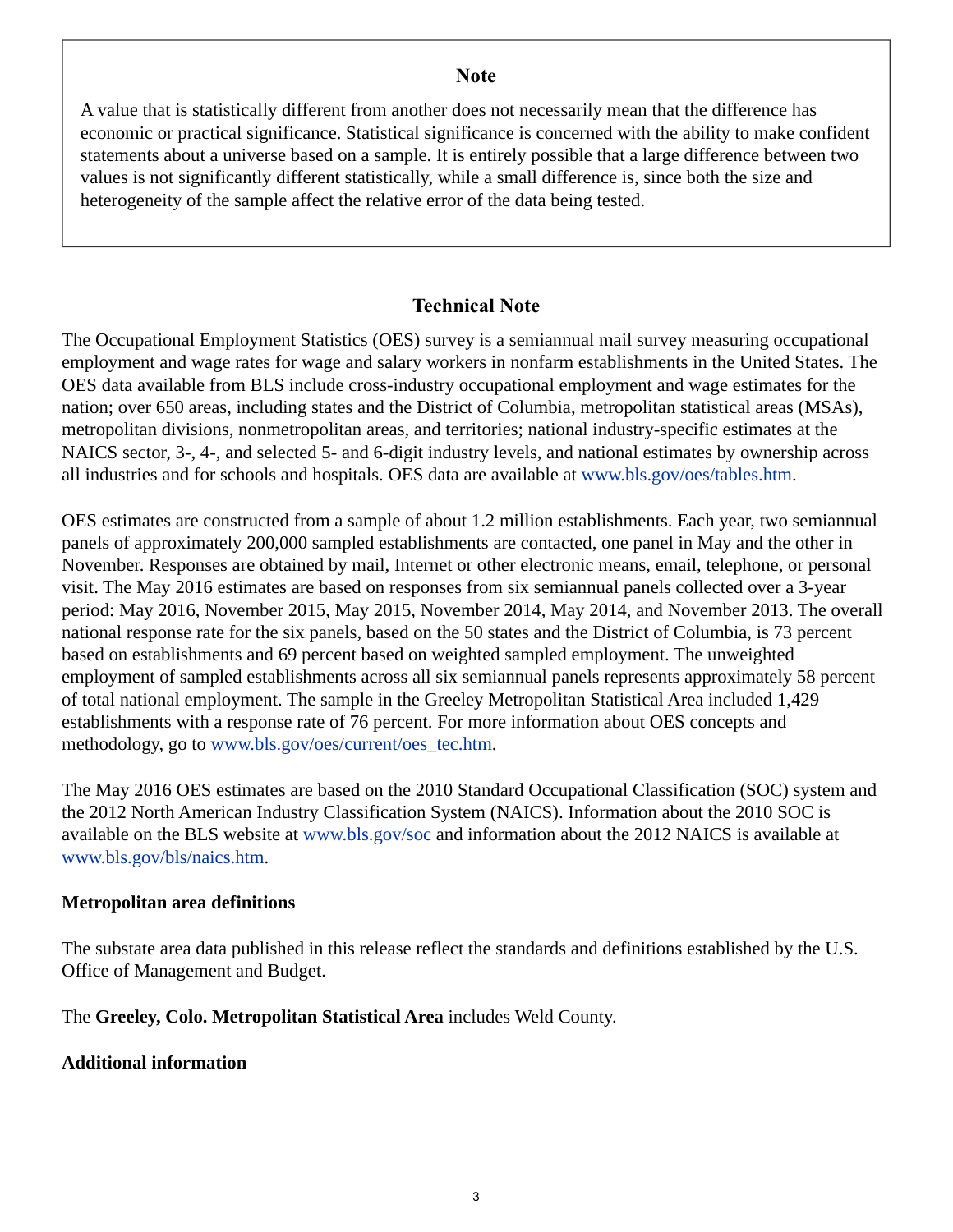OES data are available on our regional web page at [www.bls.gov/regions/mountain-plains.](https://www.bls.gov/regions/mountain-plains) Answers to frequently asked questions about the OES data are available at [www.bls.gov/oes/oes\\_ques.htm](https://www.bls.gov/oes/oes_ques.htm). Detailed technical information about the OES survey is available in our Survey Methods and Reliability Statement on the BLS website at [www.bls.gov/oes/current/methods\\_statement.pdf](https://www.bls.gov/oes/current/methods_statement.pdf).

Information in this release will be made available to sensory impaired individuals upon request . Voice phone: (202) 691-5200; Federal Relay Service: (800) 877-8339.